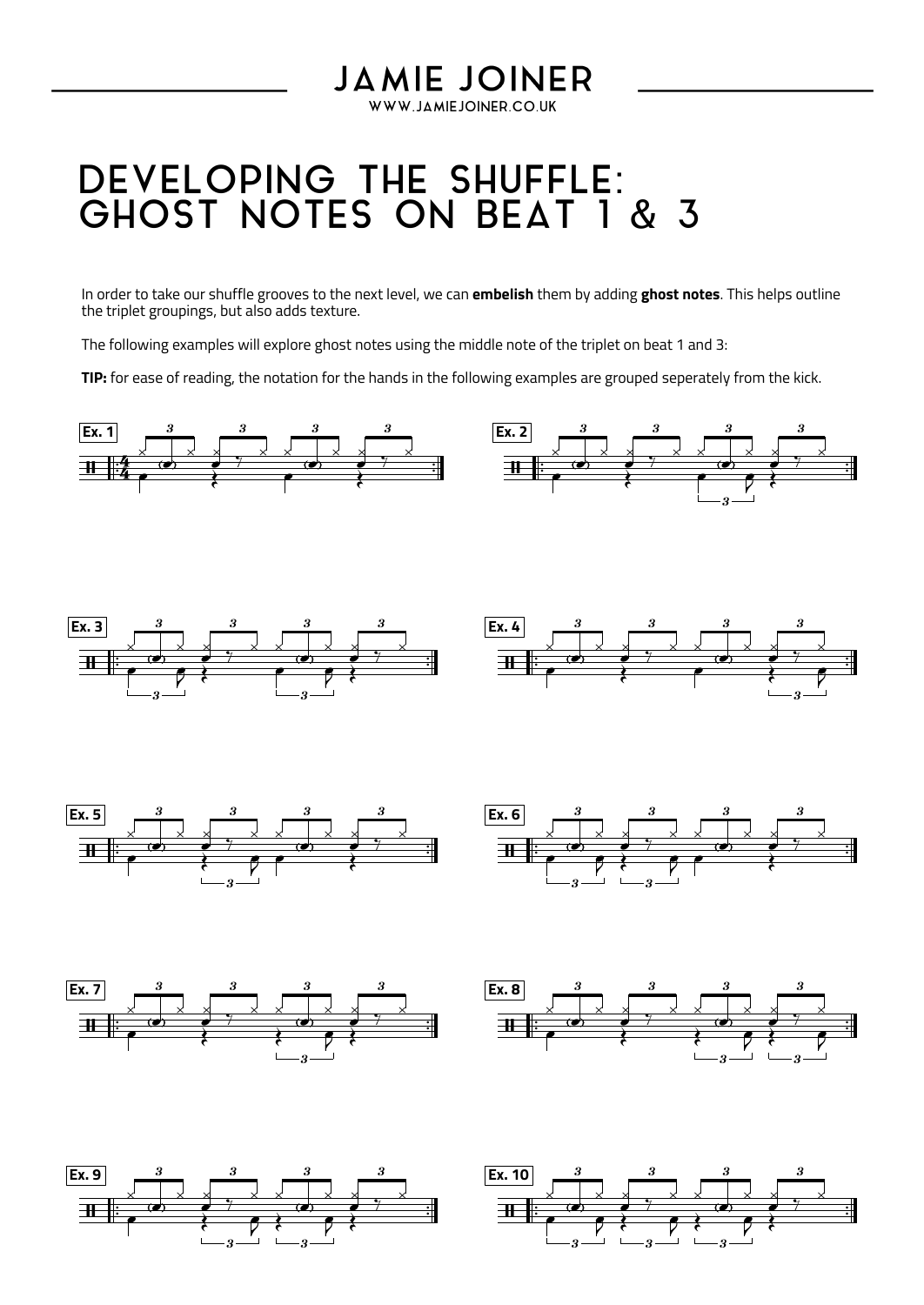## DEVELOPING THE SHUFFLE: GHOST NOTES ON BEAT 2 & 4

In order to take our shuffle grooves to the next level, we can **embelish** them by adding **ghost notes**. This helps outline the triplet groupings, but also adds texture.

**JAMIE JOINER** WWW.JAMIEJOINER.CO.UK

The following examples will explore ghost notes using the middle note of the triplet on beat 2 and 4:

**TIP:** for ease of reading, the notation for the hands in the following examples are grouped seperately from the kick.